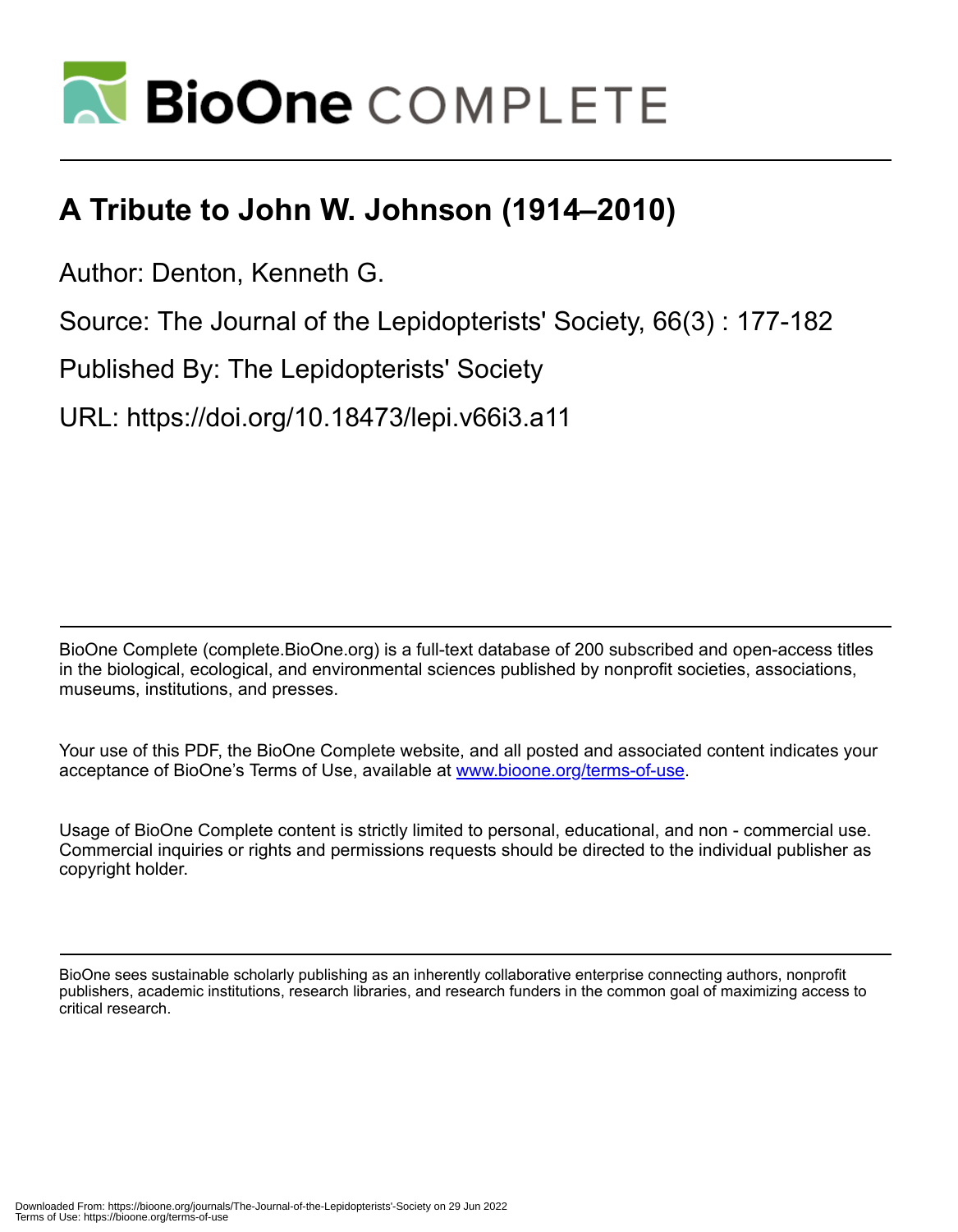## **TRIBUTE**

*Journal of the Lepidopterists' Society* 66(3), 2012, 177 –182

## A TRIBUTE TO JOHN W. JOHNSON (1914–2010)



*"To walk the fields or coastline with John was to find instant recall of everything moving and growing."* —Kenneth G. Denton, Jr.

John Warren Johnson, conservationist, biologist, lepidopterist, teacher and friend, was born to Lulu May Berryman and John Waldo ("Brownie") Johnson on May 12, 1914, in Olinda, California. He was raised in the small farm town of Fullerton, in the heart of Orange County, California. In John's day, it was a rural America; complete with farm chores, a tiny one-room school house, and vast ranch lands to explore. Dirt roads enriched with acres of orange groves, walnut groves, the fragrance of wildflowers and orange blossoms called out to John for exploration from the porch of his ranch up into the wilds of the Santa Ana Mountains and back down to the pristine tide pools and beaches. John was born to study the acres of nature that blanketed the upper Newport Bay and surrounding San Joaquin Hills.

In 1918, the Johnson Family took temporary residency in Newport Beach, while preparing for life as walnut growers in Fullerton, California. The Johnson ranch land was purchased in 1919 and it was here, at age five, that John captured his first butterfly, a "Mourning Cloak" with his fingers. Little did he know that he had already caught "the bug." It was in this world, while as a young farmer and an inquisitive high school student that he strengthened and grew into the strong thin man he remained for his entire life. It was also in this place where, at about age 12, he met a frail young man who lived on a nearby orchard, and so John befriended Erich Walter, thus beginning a lifetime of true friendship and camaraderie. No tribute of John W. Johnson would be complete without mentioning Erich

C. Walter. I always saw them as the "Lewis and Clark" of the Lepidoptera world, Erich with his keen eye and John with his fine analysis.

Imagine for a moment his days as a teenager. John and Erich would jump in Erich's beefed up Model-A Ford and drive wildly down dirt roads in search of life. Eric had even wired up a train horn for that special "watch out, here we come!" effect (already a gifted electrician, Erich would later become a county electrician inspector and aviator). Some of that "life" was found right on the Walters' farm. John became entranced with Erich's father's moth collection and later in life began his own fine Lepidoptera collection, while also working with Erich in curating one of the most comprehensive California moth collections ever privately assembled. In time, Erich C. Walter's collection was donated to the California Academy of Sciences, and John W. Johnson's collection was donated to The Los Angeles Museum of Natural History, where there exists Johnson's twelve volumes of detailed field notes, abstracts, manuscript drafts, rearing records and photographs; a must read for any student of *Catocala* and California Lepidoptera.

After graduation from Fullerton High, John dabbled at studies at Fullerton Junior College and continued to faithfully work on the family farm. But he was anxious to strike out on his own. His opportunity came in 1934. The Civilian Conservation Corps (C.C.C.) was recruiting young men for the physical ardors and "romance" of cleaning and opening forest lands at Jones Springs and Lytle Creek in the San Gabriel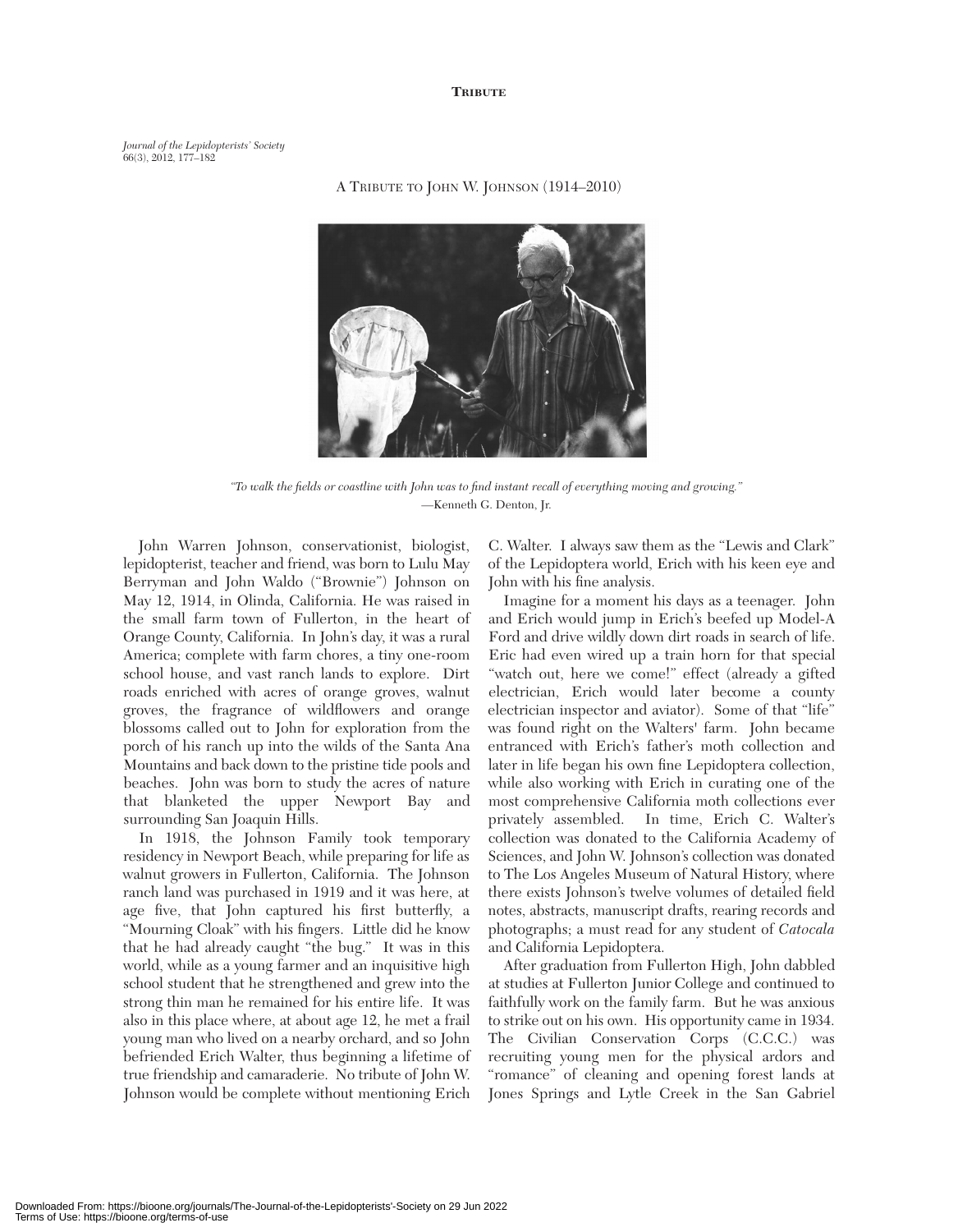Mountains. John joined up and spent most of his time at Camp Lytle Creek. By May of 1935, his unit, known as Company 908, was moved to the recently declared Death Valley National Monument. One of only 12 companies employed during the great depression, the Company lived in tents at an altitude of 4,175 feet in Wildrose Canyon in the Panamint Mountains. On a weekend collecting outing he climbed Telescope Peak (11,045 ft.) and in nearby Tuber Canyon Spring he netted a unique variation of Melitaea palla that he called "The Death Valley Checker Spot." John claimed, "This was one of the happiest times in my life."

John stayed with the C.C.C. for about a year, acting as an educational advisor and toning his already strong and lean build. He also developed what those who met him could affectionately call "The Handshake." He took great pride in letting you know that he was shaking your hand and you sure did feel it! While John is certainly not listed on any C.C.C. registry of immortality, he did however find immortality in the Lepidoptera world with the discovery of his "Death Valley Checker Spot." In August of 1935, he resigned from the C.C.C. to go back to school.

John continue his education at U.C. Berkley, where in 1938, he earned his Bachelor of Science Degree in Entomology. While at Berkley, John published "Three Butterflies" (Johnson 1936a). It was his first of a lifetime of over twenty professional articles and publications which included seven pertaining to the *Catacola* and two on Saturniidae. The "Three Butterflies" was a description of three species of *Vanessa* that John observed during a hike to the top of Telegraph Peak near Death Valley when he was in the C.C.C., namely: (a) West Coast Lady (*V. carye*); (b) Painted Lady (*V. cardui*); and (c) Virginia Lady (*V. viginiensis*). He observed this interesting record of three species of the same genus that had very different geographical ranges coming together on a high desert peak. He was a pioneer of the study of "Hilltopping", which many years later would be detailed in a work pertaining to Dictionary Hill, in San Diego, California. John's second publication was about dragonfly eggs, "A Dragonfly Lays its Eggs." (Johnson 1936b). His third professional publication described "Notes on *Catocala piatrix* race *dionyza*" (Johnson 1938a) and his fourth publication pertained to the aforementioned Death Valley Checker Spot "A New Subspecies of Melitaea palla" (Johnson 1938b).

We must jump back a decade to the fall of 1928, when Sequoia National Park Ranger Robert "Bob" Fry (who would later teach biology at Newport Harbor High School) while working at Three Rivers captured a Saturniid moth in a lighted store window. Having been acquainted with the Walters on their earlier visits to the

Sequoia Park, Fry mailed the specimen to Erich Walter who then handed it over to John Johnson. This was the first specimen of *Saturnia albofasciata* later described and named by Johnson in 1938 (Johnson 1938c). This was no simple find, no drab unremarkable species. *Albofasciata* is a remarkable beauty, with a brick red male flying only at dusk in the fall and a frosty white female caught flying to about ten at night in October, even with snow on the ground. John had also independently discovered an unknown Saturniid larvae at Toll Road Camp in the San Bernardino Mountains and was already "on the trail" of this new species. Later, at Toll Road Camp, more *albofasciata* females were captured, with Erich at blacklights yielding eggs and caterpillars, permitting a detailed instar study. Males were later lured in with newly hatched females (before pheromone "collecting").

In the late thirties and early forties vast sections of forested lands were turning brown and dying. This was a desperate time and the logging industry near Mt. Lassen was losing hundreds of acres of wilderness pines. John Johnson came to the rescue. In 1939, John joined the United States Department of Agriculture's Bureau of Entomology and Plant Quarantine. He was assigned to the Forest Insect Investigation Unit and went off to the forests of northern California. During his four year tenure he and his colleagues solved the mystery. It was not the bark beetles themselves that were killing the pine trees, rather it was a fungus spore they carried. In his "spare" time John wrote an article on *Calosaturnia meridionalis* (Johnson 1940).

Fifteen years earlier in March of 1925, on a summer family outing in Santiago Canyon in the Santa Ana Mountains, Erich's brother, Werner Walter, had collected a large brown moth. Later, Erich gave this to John for study and he described it as a new species. This was later the subject of a joint authorship by Hogue and Johnson entitled "A New Name for *Calosaturnia meridionalis*." (Hogue & Johnson 1940). John also dabbled in chemistry, drafting an article entitled "Silver Nitrate as a Stain for Use of Conduction of Liquids in Wood" (Johnson 1941). John left the Forest Service in 1942 and performed some biology graduate work, earned his teaching certificate and moved back to Orange County, California to be closer to his family and to begin what was to become a full career as a parent, teacher and lepidopterist.

John began teaching Biology at Newport Harbor High School in 1942 and continued his call for conservation. He was a huge proponent of field trips. Taking classes to the La Brea Tar Pits: the Scripps Institute of Oceanography; Modjeska Canyon's Bird Sanctuary; the San Diego Zoo and of "collecting trips" to local tide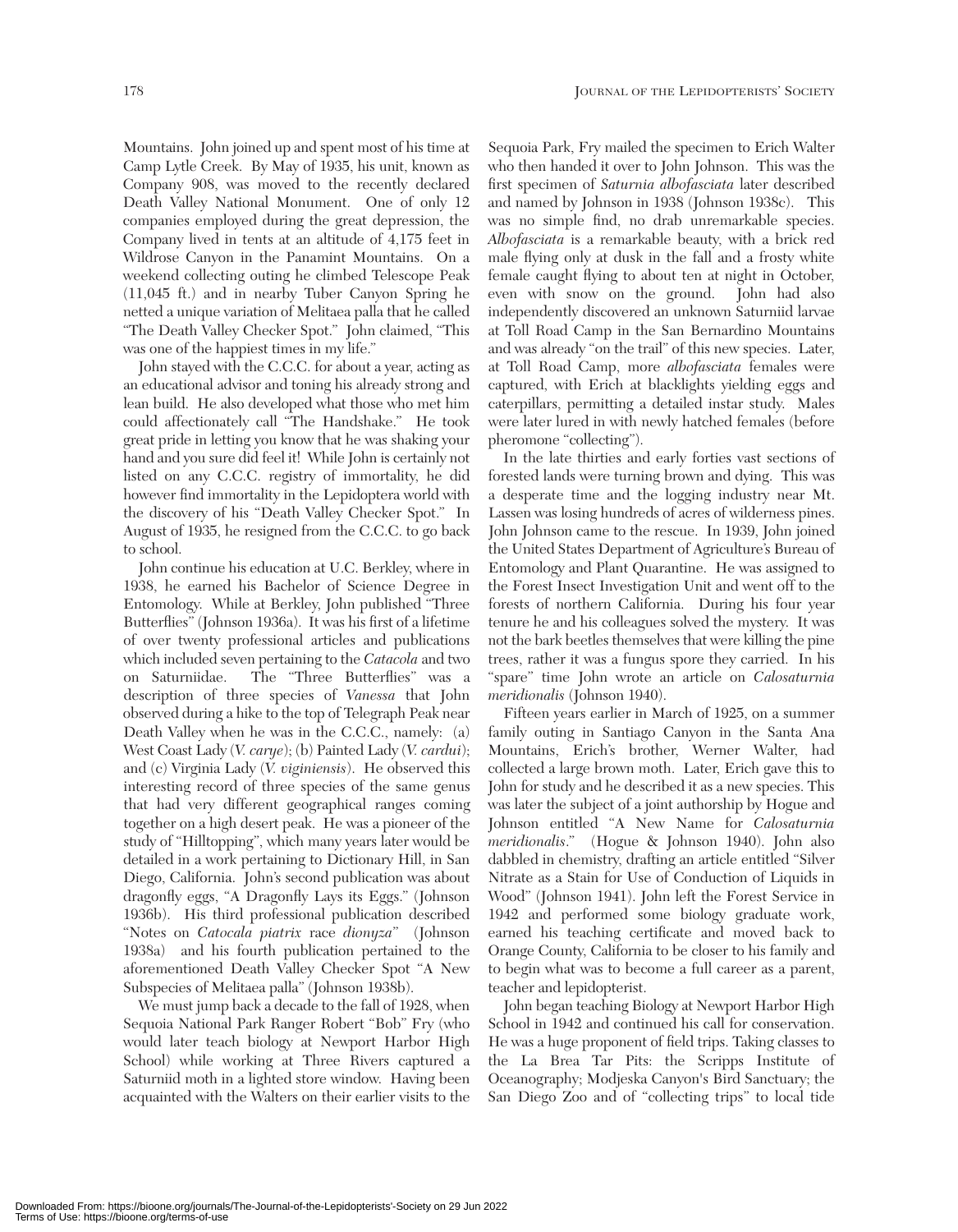pools, where he asked his students to collect only one specimen and not the bags full of wasted marine life collected by bus loads of schoolchildren in the 50's and 60's along Orange County's coastline. He is quoted as saying, "If we destroy the seas and its inhabitants, we will destroy ourselves along with it and much more quickly than we could with an atom bomb." His concern for marine life and its human interdependence was only one factor leading to his earning the 1947 California Governor's Award for his conservation efforts.

Like something out of a Norman Rockwell painting, John's classrooms were filled with aquariums, plant presses, insect nets, collections, jars, posters, graphs, books, cages and various critters alive and preserved. He made life jump out at you and always while smiling. When he found or caught something new, that became the "Theme of the Day." After class he would stay as long as any student needed and one could often hear him say, with that gentle smile of his that, "teaching is like being a parent, it never ends." He loved it, and his students loved and respected him. The Newport Harbor High School's 1958 Yearbook was dedicated in his honor.

However, 1948 was also a very special year for John, while as a young biology teacher he met a shy math teacher, who also taught at Newport Harbor High School. John W. Johnson married Ruth B. Daniell in June of '48. (…and in secret, so they wouldn't be hazed by their students!) All who knew Ruth will never forget the twinkle in her eyes and her high energy. It was as though she was always running to get some milk and cookies just for you, but if you didn't do your homework...watch out! They were a match made in heaven and before long moved into a modest home in nearby Corona del Mar. There, over the next forty-two years, they would raise a family of three talented and educated sons, John, Norman and Nelson, watch their families and grandchildren grow and inspire the lives of hundreds of students, friends and colleagues, many of whom went on to a life in science or science-related fields. One such inspired was Douglass R. Miller, who in 1967 named a new species of Homoptera; *Oregmopyga johnsoni* in John's honor (Miller 1967). A.E. Brower would also honor John by the naming of *Catocala johnsoniana* (Brower 1976).

Currently, eldest son John lives in Santa Barbara with his wife Mary and their children. He is a professor and anthropologist at Santa Barbara's Museum of Natural History. Second born son Norman, a writer at heart, lives with his wife Julie in Costa Mesa, where they founded Newport Custom Woodworking in 1988 and is the master cabinet maker. Youngest son Nelson lives with his wife Mariel in New York and is a successful partner in a major environmental law firm. As a proud



John and Ruth on a collecting trip, 1976.

father, one paragraph for his sons will not allow for all accomplishments, accolades and awards, however, let it be noted it is not a short list.

While living and teaching in Newport Beach during the 60's and 70's, John assumed the title of Assistant Research Biologist, (M.S.B, U.C.I.) and was also involved in a massive political undertaking spearheaded by the Museum Director of Systematic Biology at The University of California at Irvine, Gordon Marsh. John was active in assisting Gordon in establishing the first Orange County natural history museum (now defunct) and saving, what we currently call the "Upper Newport Bay." Again, using biology as a sword, they succeeded in convincing people (including The Irvine Company) of the importance of conserving such native wetlands. No small task considering the ever looming developers' interests. These lands are still preserved to this day waiting to be dedicated to these two gentlemen. From saving carpets of old northern growth pine trees to the saving of sea-bird feeding grounds in a southern California back-bay, John W. Johnson was truly a pioneering California conservationist—but he was also an outstanding lepidopterist!

By 1961, John W. Johnson was the recipient of a grant from The National Science Foundation and subsequently took a sabbatical and completed his Masters of Arts in Biology thesis at Humboldt State College in 1963. His studies were with an emphasis on plant ecology of Humboldt Bay's Natural Wildlife Preserve's sand dunes. His research led directly to funding from The Nature Conservatory, ultimately leading to the acquisition and preservation of significant additional wild lands into Humboldt Bay's Lanphere-Christensen Preserve. If his ever present sword could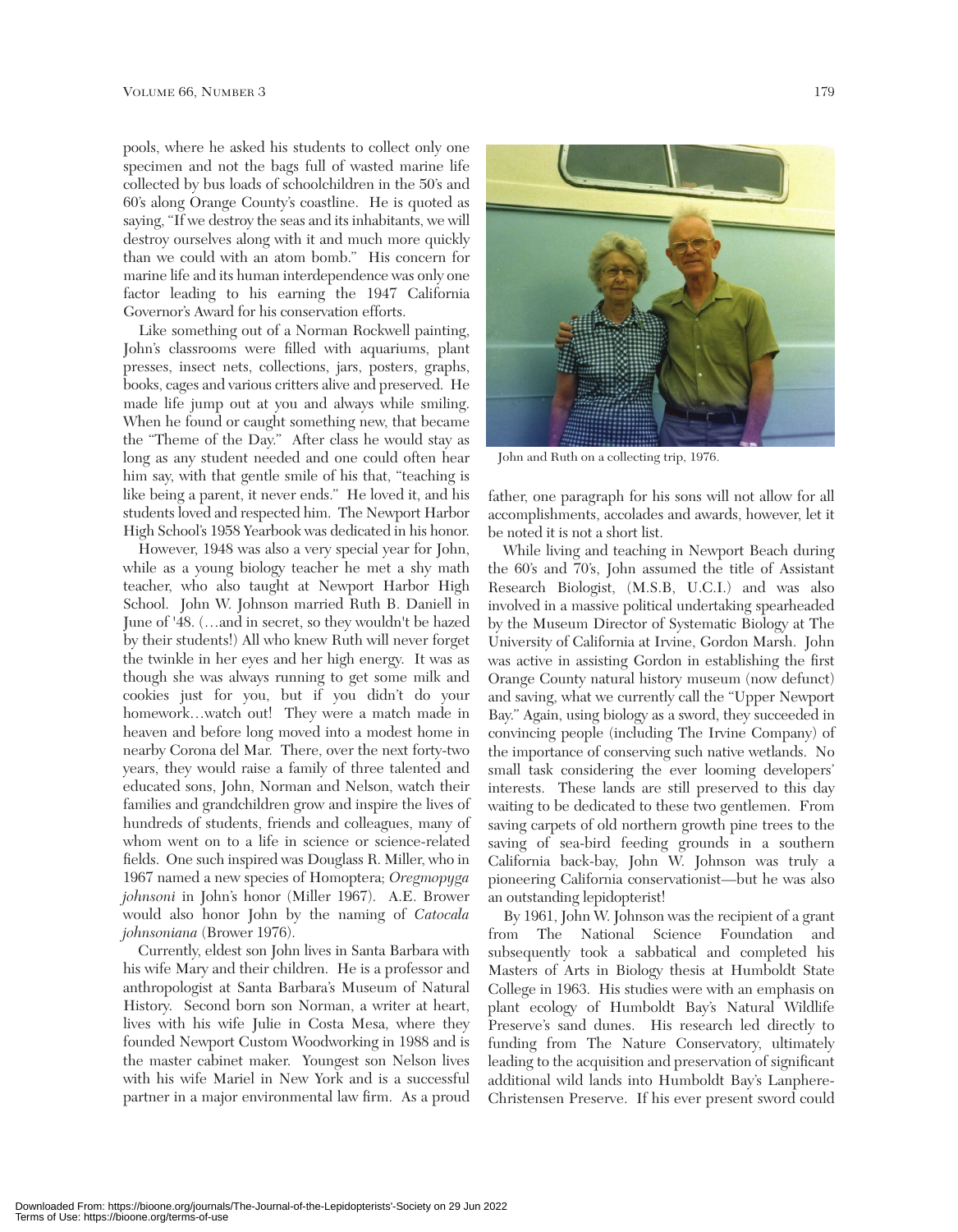have been engraved, it would read "biology" on one side and "conservationist" on the other (Johnson 1963).

Another study John often spoke about was of a small sand dune wasp who somehow could find its small sand hole even after flying hundreds of yards off. When items around the nest hole were moved, the wasp became lost. He and Erich often marveled at the wonders of nature, including the tiny butterfly chrysalis who could survive under ten feet of snow all winter long and the moth that flew day and night after living two years as larvae on a handful of leaves. It was John and Erich that I first heard say, "the future of automobiles is electric."

There was a new high school opening in Corona del Mar, and John jumped at the opportunity to be the first chairman of the science department. He taught biology and chemistry at C.D.M. High School from 1962 to his retirement in 1974. As it was at Harbor High School, his students loved and respected him. The Corona del Mar High School's 1962 and 1965 Yearbooks were dedicated in his honor. In 1968 John W. Johnson was elected "The Orange County Teacher of The Year." In 1969, John received the prestigious National Audubon Society's Conservation Award of Merit and in 1970 he was elected as "Orange County's Newport/Mesa School District Teacher of The Year." Yet John would always turn the topic back to you and yours, with a smile and a gentle head nod, upon being questioned about his many accolades. Besides always being a gentleman, he was also very humble in every way, except maybe that handshake of his! It was just something you never forgot.

Retirement in 1974 left John more time to travel across North America where he and Ruth and their good friends Erich and his (forever cheerful) wife Velda would explore distant desert and forest campgrounds, fully equipped with nets, black lights, a remarkable folding table & chairs, and a portable black light sheet frame, created by Erich, and of course their favorite game, Yahtzee.

John's first of many articles after retirement (eleven in all from 1978 to 1985) was a 1978 submitted study of *Catocala* wings. "Similarities and Differences in Forewing Shape of Six California *Catocala* Species." (Johnson 1978). John first became acquainted with *Catocala* by viewing Erich's father's collection. Later, with Erich, they reared and described many species and set forth unique observations and aspects associated with this group. In 1978, John Johnson and Erich Walter co-authored a parallel publication pertaining to *Catocala* forewings; "Similarities and Differences in Forewing Shape of Six California *Catocala* Species" (Johnson & Walter 1980).

After driving hours on rough forest dirt roads in his '55 Chevy, complete with seventeen inch rims and a dual battery system for black lighting, Erich Walter and yours truly, were finally black lighting in the Coxey Meadows of the San Bernardino Mountains of California. I'll never forget the cool evening breeze of June 1, 1965, or that suddenly around 9:00 p.m. what initially looked like just another *Coloradia pandora* hit the sheet. Instinctively, Erich's first words were, "This is something new." It was. In 1981, John Johnson and Erich Walter co-authored and described this moth as "*Coloradia velda*," named in honor of Erich's wife; "A New Species of *Coloradia* in California" (Johnson & Walter 1981).

*Gloveria medusa*, a remarkable sub-species, first caught by John blacklisting with Ruth July 1978, at Pinyon Flats in the Santa Rosa Mountains was also described and named by John Johnson in 1981; "A Desert Subspecies of *Gloveria medusa*." (Johnson 1981). These paratypes, along with John's Lepidoptera collection of some 7,000 meticulously pinned specimens were donated to the Los Angeles County Museum of Natural History in 1982.

In between camping, rearing various species of *Catocala* and *Papilio*, assisting Erich with his *Papilio* genetic studies and donating his private collection, John found the time in 1982 to draft and have published two professional articles describing new food plants for butterflies. Namely, "Two food plant observations for *Euphydras chalcedona*" (Johnson1982a) and "Another Food plant of *Erynnis tristis tristis*" (Johnson 1982b). Based upon a sighting in the East Bluffs of the upper Newport Back Bay in 1961, near the then present salt ponds, John produced a third article pertaining to an extinct California Satyridae and it too was published in 1982; "An Extinct Population of a Third Species of Southern California Satyrid" (Johnson 1982c). In 1983, John Johnson authored "Two New California *Catocala* Subspecies" (Johnson 1983).

John was a student of and mastered the genitalia dissection techniques of F.N. Pierce, F.E.S. and others. He developed new staining techniques for easier study and taxonomical research. He applied this discipline in 1884 and with Erich described immature *Catacola erichi* in what was to become a befitting last coauthorship between these lifelong friends, entitled, "The Immature Stages of *Catocala erichi*." (Johnson & Walter 1984). John also published an internal systems study in "*Ascapha* and *Catocala*" (Johnson 1984). His last professional article was "The Immature Stages of Six California *Catocala*." (Johnson 1985).

Both John and Erich were lifelong avid lepidopterists and active members of The Lorquin Entomological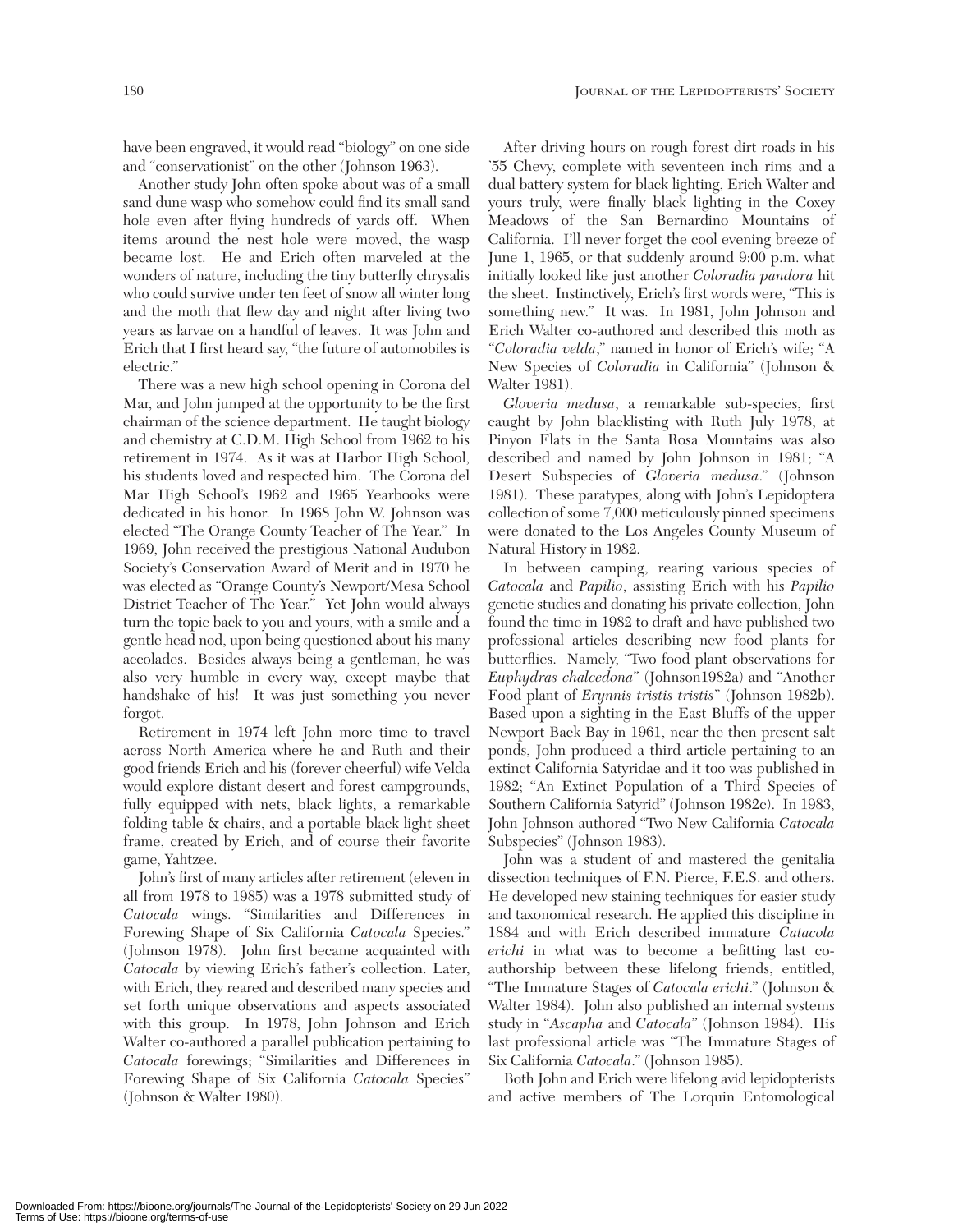Society at The Los Angeles Museum of Natural History (Erich for nearly seventy years). It goes without saying, that upon Erich's death on December 22, 1990, John truly mourned his loss. In 2001, he authored an eloquent tribute to his comrade Erich, "A Tribute to The Lepidopterist Erich Carl Walter" (Johnson 2001). That same year Ruth and John moved to Santa Barbara to be closer to their grandchildren. In 1991, John provided advice while assisting Lawrence Shaw, Ken Osborne and this author, Ken Denton, in preparing Erich C. Walter's collection of 14,178 meticulously pinned specimens for photographing and then donation. Erich's remarkable collection was officially accessioned into The California Academy of Sciences by Norman D. Penny on December 24, 1991.

In what could not have come at a better time in John Johnson's life, John was nominated by Ken Osborne, and others, and subsequently was the recipient of The 1963 John Adams Comstock Award. An eloquent tribute and publication index was written by Lawrence H. Shaw (Shaw 1993). John was unable to attend the award presentation due to the high altitude in Colorado and his breathing difficulties. However, John continued to be active in his comfort zones of biology, chemistry, conservation, paleontology, zoology, botany, entomology and, of course, preparatory and taxonomical studies in Lepidoptera. To walk the fields or coast line with John was to find instant recall of everything moving and growing. An encyclopedia of natural science even in his ageing years, he remained as comfortable in a remote forest as behind a microscope and just at ease discussing DNA or the birds and wildflowers of his area.

In 2003, after fifty-five years, John lost his beloved Ruth, but in spite of the irreplaceable loss he always took the time to write and meet with those interested in biology or Lepidoptera, whether students or friends he was always anxious to discuss collecting. At age 94, as head of the gardening committee, he took on the task of identifying and labeling the 124 species of plants located around his Santa Barbara retirement community. John delighted in showing off the monarch caterpillars and their colorful chrylisis hanging about his patio. Also hanging about were several Coastal Scrub Jays (*Aphelocoma californica*) he had tamed in exchange for peanuts, however, there was a particular velvet black American *Corvus brachyrhynchos* that one could say had "trained John."

He remained sharp and at peace until his passing on August 26, 2010, at the tender age of 96. He told me that he felt ready to fall from the tree of life. He is quoted as saying, "Understanding of the world around us and how we interact with it and each other is what biology is all about." In his many adventuresome letters

to this author, John would recollect his adventures and passions. Like his visit to Gene Stratton Porter's home, who wrote *Moths of the Limberlost*, or his outings with Erich in the late 20's into Orange County Park (now Irvine Park) in search of *Hemileuca electra* and discovering it does not fly to blacklights at night. "It is a moth I cherish," said John.

As a young lad, when I knocked on your door that fateful summer, how did you know to tell me, "Well, if it's that big, catch it and bring it back to me…" instead of showing me your drawer of tarantula hawk wasps you had already collected? How did you know it might take me all summer to spot it again, and that I'd spend weeks collecting everything else? Did it read "future lepidopterist on my forehead?" I don't think so. I think there are very few people born with the natural gifts and instincts you were given. Very few. It's rare, as rare as the *Glaucopsyche lygdamus palosverdesensis*.

Thank you John; for lending me my first net, for introducing me to Erich Walter, and for teaching me the fascinating world of butterfly collecting. I'm not sure of the exact date the bug bit me, but it never let go. Above all, thank you "Mr. Johnson" for being my teacher and my friend.

## LITERATURE CITED

- BROWER, A.E. 1976. New *Catocala* of North America (Noctuidae). J. Lepid. Soc. 30: 33-37.
- HOGUE, C. L. & J. W. JOHNSON. 1958. A new name for *Calosaturnia meridionalis* (Lepidoptera, Saturniidae ). Lep. News 21: 17.
- JOHNSON, J.W. 1936a. Three butterflies. NATURE, a magazine. 27: 23-28.
- ——. 1936b. A dragonfly lays its eggss. NATURE, a magazine. 27: 51- 56.
- ——. 1938a. Notes on *Catocala piatrix* race *dionyza* Hy. Edw. and *Siamia gloveri*, Strecker, in California (Lepidoptera, Noctuidae and Saturniidae). Bull. South. Cal. Acad. Sci. 37: 21-22.
- ——. 1938b. A new subspecies of *Melitaea palla* Boisduval 1852 (Lepidoptera, Nymphalidae). Bull. South. Cal. Acad. Sci. 37: 18- 20.
- ——. 1938c. *Calosaturnia albofasciata* species nova (Lepidoptera, Saturniidae). Bull. Brooklyn Entomol. Soc. 33:128-130.
- ——. 1940a. The allotype of *Calosaturnia albofasciata* (Lepidoptera, Saturniidae). Bull. Brooklyn Entomol. Soc. 35: 46-50.
- ——. 1940b. *Calosaturnia meridionalis* species nova (Lepidoptera, Saturniidae). Bull. Brooklyn Entomol. Soc. 35: 100-102.
- ——. 1941. Silver nitrate as a stain for use in studies of conduction of liquids in wood, phytopathology. Bull. Brooklyn Entomol. Soc. 31: 1035-1039.
- ——. 1963. An ecological study of the dune flora of the North split of Humboldt Bay. Masters thesis, Humboldt State College.
- ——. 1978. Similarities and differences in forewing shape of six California *Catocala* Species (Noctuidae). Manuscript submitted for publication July 1978; *Not published; all of the research is contained in the volumes at Los Angeles Natural History Museum.*
- ——. 1981. A desert subspecies of *Gloveria medusa* (Lasiocampidae). J. Lepid. Soc. 35: 147-154. (\*NOTE Correction: Two of the *medusa* paratypes were, with permission of John W. Johnson, photographed and donated by Kenneth G. Denton, Jr. to The Smithsonian in Washington D.C. in August, 2003; The remaining paratypes are at the L.A. County Museum of Natural History.)
- ——. 1982. Letter to "Ripples" on two food plant observations for